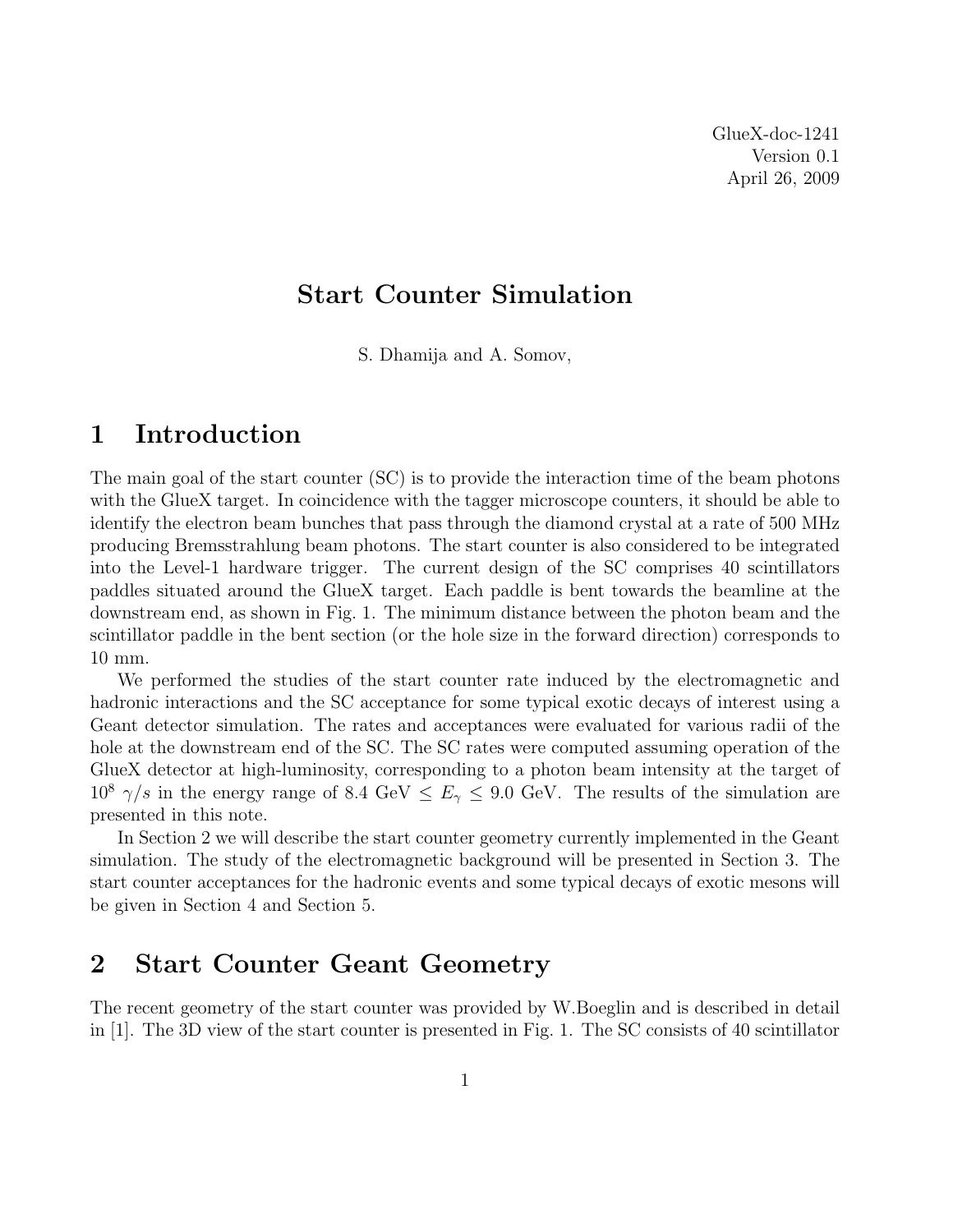paddles, each of which is about 600 mm long, 10 mm wide, and 3 mm thick. The downstream end of the paddle is bent towards the beamline. The lengths of the straight and bent sections are 500 mm and 100 mm, respectively. The upstream end of each paddle is connected to a 140 cm long light guide. The paddles will be glued together forming a self-supported rigid structure. The support structure of the whole SC is currently modeled as the tube segments made of the high and low-density Rohacell materials that are placed below and above the plastic scintillator paddles. The thickness of the inner (high-density Rohacell,  $\rho = 0.11$  g/cm<sup>3</sup>) and outer (lowdensity Rohacell,  $\rho = 0.032$   $g/cm^3$ ) support segments are 3.9 mm and 5.3 mm, respectively. The final support structure will be designed in the future. The main specifications of the SC scintillator paddles are listed in Table 1.

The material, in units of the radiation length, seen by a high-momentum track originating from the center of the targer, at  $X = Y = 0$  and  $Z = 65$  cm, as a function of the polar angle with respect to the beamline is presented in Fig. 2. The current thickness of the SC corresponds to about 1% of the radiation length for the particles produced at 90◦ and increases to about  $3\%$  for the particles produced with the polar angles of  $20°$ . For the polar angles below  $20°$ , that corresponds to the bent section of the SC, the track penetrates about two times smaller amount of the SC material; the SC radiation thickness is below 1.5%. The radiation thickness of the SC support structure including the wrapping material constitutes about 29% of the total thickness. The SC layout, in particular the bent section, has to be optimized in the future when the GlueX target design will be finalized. In the current geometry, the bent section is placed rather close to the target support structure, as shown in Fig. 3.



Figure 1: 3D view of the start counter.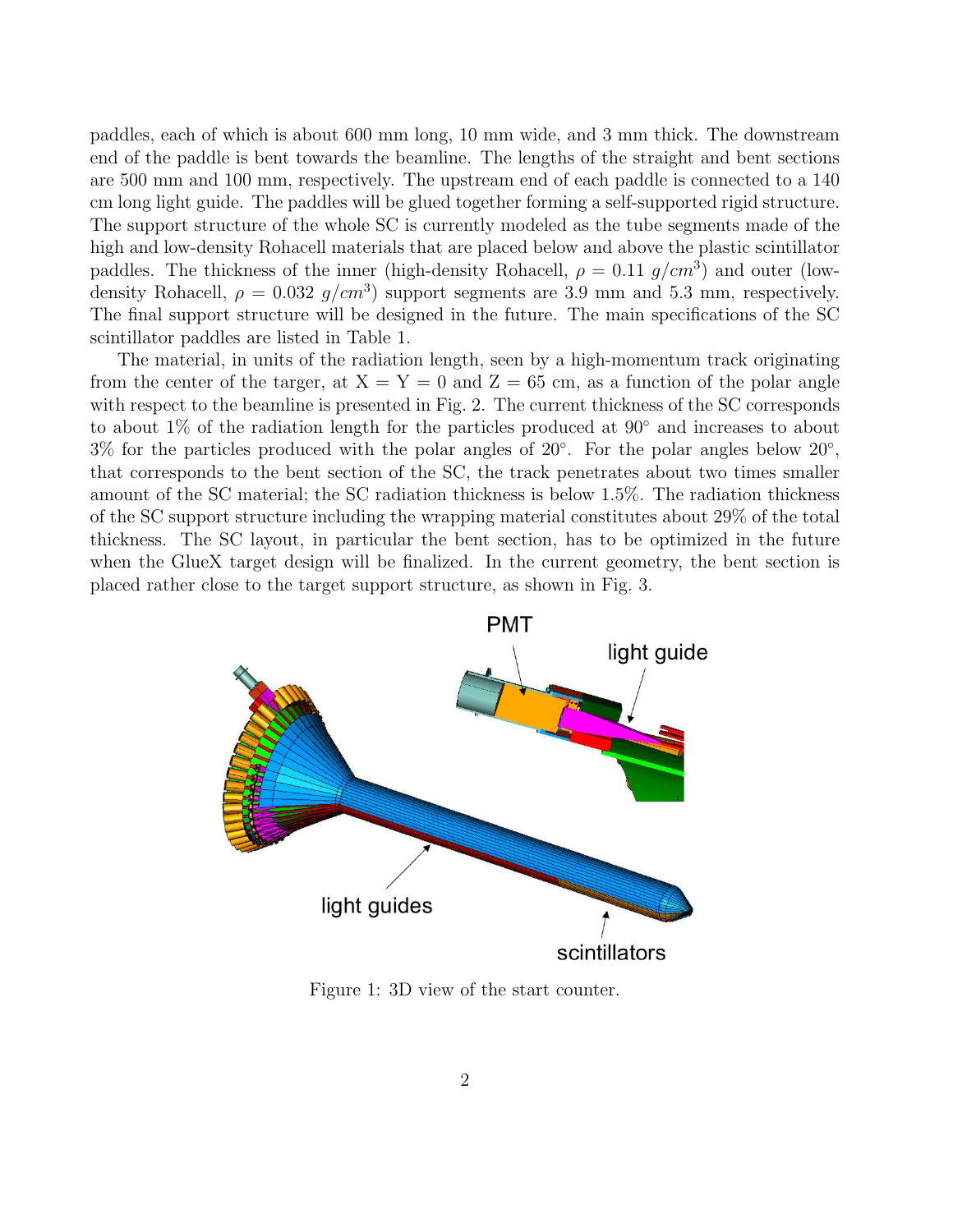

Figure 2: Thickness of the GlueX target and the start counter for tracks originating at the center of the GlueX target,  $X = Y = 0$ ,  $Z = 65$  cm, as a function of the track polar angle. The solid curve corresponds to the sum of the radiation lengths of the target and the SC.

# 3 Electromagnetic Background

The hit rate in the start counter is dominated by electromagnetic interactions of the beam photons with the GlueX target. The electromagnetic interactions originate mostly from  $e^+e^-$  pair production and Compton scattering processes; the cross section of the later process dominates for  $E_{\gamma} \leq 0.2$  GeV. As most  $e^{\pm}$  produced in the electromagnetic interactions are forward directed, the SC rate depends strongly on the hole size in the downstream end of the counter. We performed a study of the SC rate induced by the electromagnetic interaction for various radii of the hole. The study was based on a MC sample consisting of about  $5 \cdot 10^8$  events which were generated and processed through the Geant detector simulation by the hdgeant program. The Bremsstrahlung beam photons were modeled in the energy range of 1.1 MeV  $\leq E_{\gamma} \leq 12.0$  GeV; the photon flux on the target corresponds to about  $3 \cdot 10^9$   $\gamma$ /sec.

The energy deposited by Geant in the SC by particles produced in the electromagnetic interactions is shown in Fig. 4. The energy is computed at the end of a light guide assuming a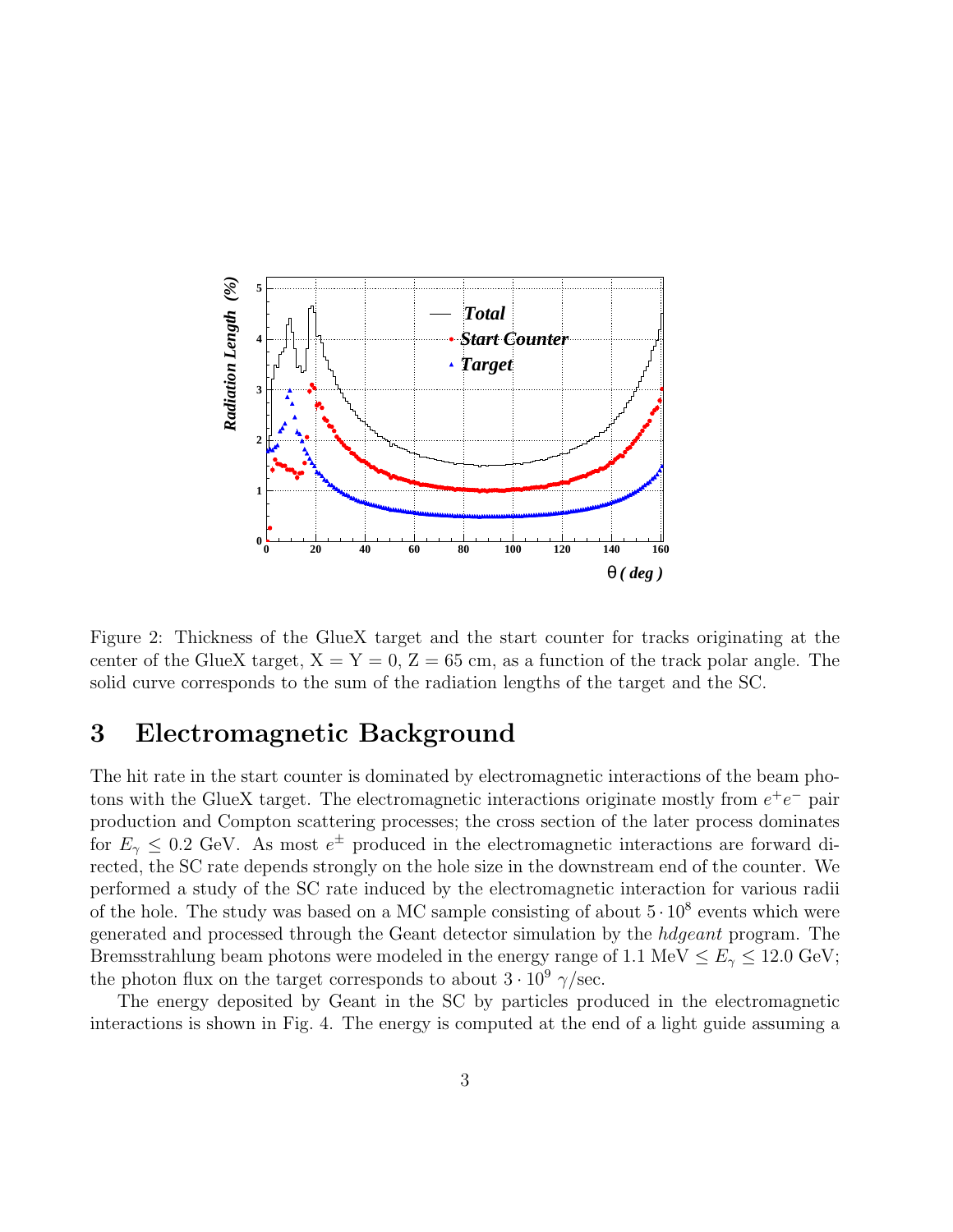

Figure 3: Start Counter geometry (elevation view) implemented to the Geant detector simulation.

light attenuation length of 150 cm. In the analysis we apply an energy threshold of 0.1 MeV. As it will be shown in the next section, the typical energy released in the SC (and measured at the end of the light guide) by a charged track originating from the signal decays constitutes about 0.2 MeV. The SC hit multiplicity of the electromagnetic background events is presented in Fig. 5. The hit occupancy in the SC is shown in Fig. 6. As it can be seen from this plot, the largest occupancy corresponds to the bent section, i.e., the region closest to the beamline. The SC hit rate per paddle for various radii of the SC hole is presented in Fig. 7. The SC paddle rate decreases by more than a factor of 2 from about 350 kHz to 140 kHz when the hole radius is increased from 1 cm to 2 cm. The corresponding rates of having at least one hit in the SC constitute about 10.5 MHz and 3.7 MHz for the 1 cm and 2 cm hole radii, respectively.

#### 4 Hadronic Events

As the main goal of the SC is to provide the interaction time of the beam photons with the target, the SC acceptance should be large enough to detect at least one charged track from the exotic decays of interest. First, we studied the SC acceptance for hadronic events produced by ordinary photoproduction processes (PYTHIA). Events with the hadronic interactions were generated using the bggen generator [2] and were passed through the Geant detector simulation. The interactions of the beam photons with the GlueX target were uniformly distributed along the target.

The energy deposited in the SC paddles by particles produced in the hadronic interactions and measured at the end of the light guides is shown in Fig. 8. In the analysis, we required the energy to be larger than 0.1 MeV. The fraction of hadronic events with at least one hit in the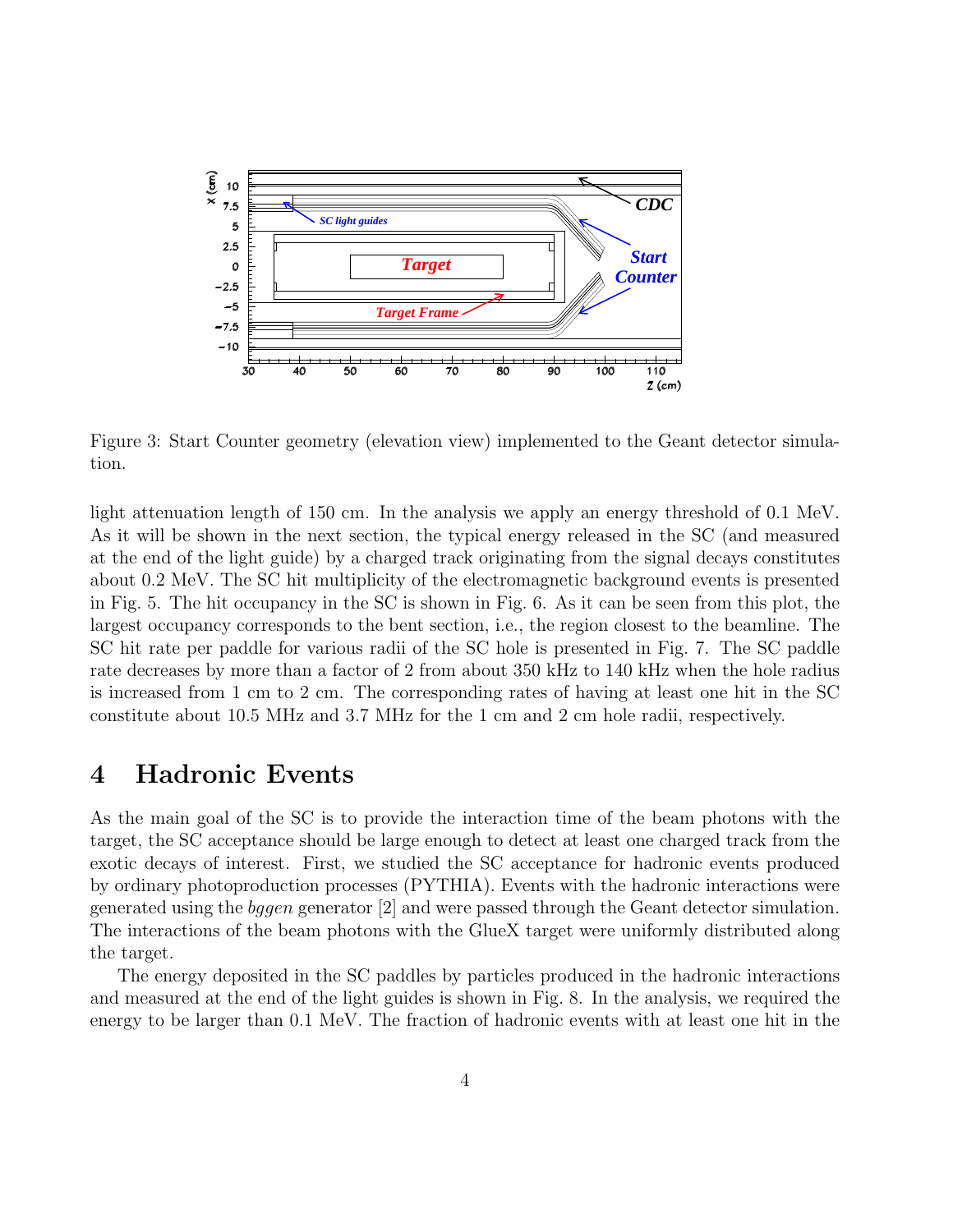| Paddle width               | $10 \text{ mm}$  |
|----------------------------|------------------|
| Paddle thickness           | 3 mm             |
| Paddle length:             |                  |
| - straight section         | $500$ mm         |
| - bent section             | 97.2 mm          |
| Bend angle                 | $35^{\circ}$     |
| Bend radius                | $40 \text{ mm}$  |
| Radius from the beamline:  |                  |
| - straight section         | $7.3 \text{ cm}$ |
| - bend section $(R_{min})$ | cm               |

Table 1: Start counter scintillator paddle specifications.

start counter as a function of the photon-beam energy is presented in Fig. 9. This fraction was computed for the three radii of the SC hole corresponding to 1 cm, 2 cm, and 3 cm. As can be seen from this plot, about 99% of the hadronic events produced by the beam photons with energy larger than 3 GeV contain at least one hit in the start counter whose forward hole radius is larger than 2 cm. The difference in the fractions of events with no hits in the SC between 1 cm and 2 cm hole radii is less than 1%. The average SC hit multiplicity as a function of the photon-beam energy is shown in Fig. 10. The SC hit multiplicity for hadronic events with the beam energy  $E_{\gamma} > 8$  GeV is presented in Fig. 11.

## 5 Signal Events

We studied acceptance of the start counter using MC samples of exotic mesons. We considered decay channels with a single charged track in the final state assuming that the probability to have at least one hit in the SC for these decays is the smallest compared with that of any other multi-track exotic states. The SC acceptance for the single track events is defined as the number of charged tracks that produce a hit in the SC divided by the total number of tracks originating inside the target. The acceptance defined in such a way, accounts for the target related effects, i.e., track scattering and stopping inside the target. In the analysis, we do not require the track to be reconstructed or have any hits in the CDC or FDC chambers. Similar to the studies of the electromagnetic background and hadronic events, the energy deposited by a track inside the SC paddle was 'attenuated' to the beginning of the light guide where the energy threshold of 0.1 MeV was applied. The acceptance was studied for two typical channels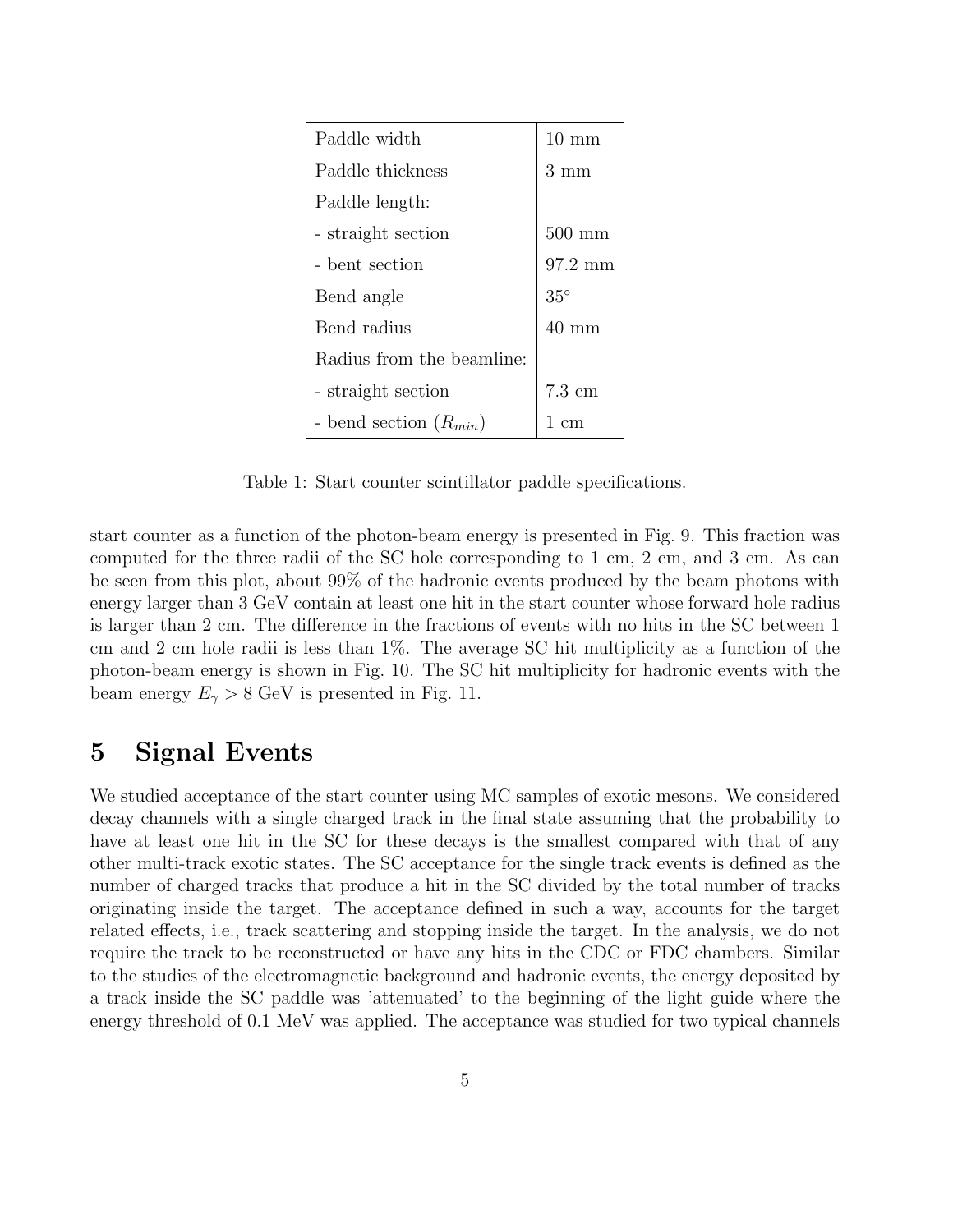

Figure 4: Energy deposited in the paddles of the start counter by particles produced in electromagnetic interactions. The energy is computed at the end of the light guide assuming the light attenuation length of 150 cm. Arrow indicates the energy threshold of 0.1 MeV applied in the analysis.

which contain either relatively soft or energetic charged track in the final state:

- $\gamma p \to pX$ ,  $X \to \eta \pi^0 \pi^0$ , the final state with the recoil proton.
- $\gamma p \to nX$ ,  $X \to \pi^+\pi^0$ , the final state with the charged pion.

These channels were generated using the genr8 program [3] assuming a photon-beam energy of 9 GeV and a typical value of the production t-channel slope of 5  $(GeV/c)^{-2}$ . The genr8 program generates events according to the phase space distributions and provides uniform angular distributions of the decayed particles. The SC acceptance for the exotic decays has to be refined in the future using an event generator that will include more realistic decay kinematics.

As the kinematical distributions of the recoil proton depend on the mass of the exotic meson<sup>1</sup>, we estimated the SC acceptances for two masses of the exotic meson corresponding to 1.5 GeV and 2 GeV. The kinematical distributions of the recoil proton produced in the  $\gamma p \to$  $nX(1500)$ ,  $X \to \pi^+\pi^0$  reaction is shown in Fig. 12. The left plot represents the momentum of the recoil proton as a function of the proton production polar angle with respect to the beamline. The protons in this plot are required to be reconstructed in the SC. The right plot in Fig. 12 shows the polar angle distribution for all protons produced in the  $\gamma p \to pX$  reaction and those reconstructed in the start counter. The average polar angle of the recoil protons is about 50◦ ; therefore, most of them have hits in the SC. The circles and the hatched histogram

<sup>&</sup>lt;sup>1</sup>The mass of exotic meson defines the minimum value of t,  $t_{min}$ .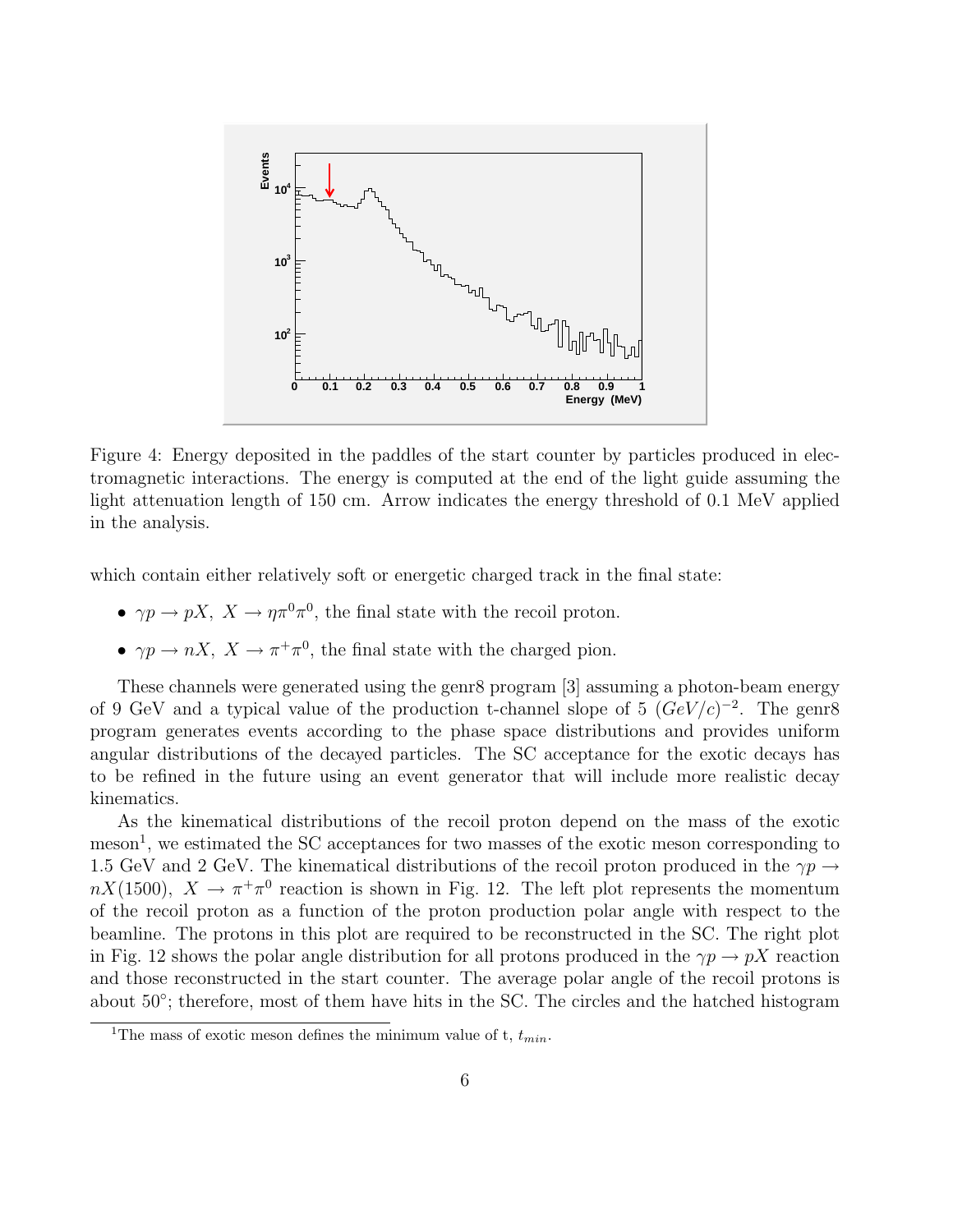

Figure 5: Start counter hit multiplicity for electromagnetic background events. The radius of the hole in the downstream end of the SC corresponds to 2 cm. The threshold to define a hit in the SC is set to 0.1 MeV at the end of the light guide.

on this plot represent the angular distributions for the photon-beam interactions originating at the end and at the beginning of the GlueX target, respectively. Although the geometrical acceptance of the SC is larger for the particles produced at the downstream end of the target, the low-energy protons originating in the beginning of the target are 'absorbed' by the target material (and the target support structure), resulting in a smaller number of protons seen by the SC from the target's upstream end. The acceptance of the SC as a function of the forward hole radius is shown in Fig. 13. The left (right) plot corresponds to the mass of the exotic mesons of 1.5 GeV (2.0 GeV). Polymarkers on these plots represent different Z-coordinates of the beam interactions along the target: at the end of the target,  $Z_{Target} = 80$  cm (triangles), at the beginning of the target,  $Z_{Target} = 50 \text{ cm}$  (circles), and for interactions uniformly distributed along the target (boxes). The SC acceptances for 1.5 GeV and 2.0 GeV exotic mesons are 87% and 96%, respectively. The acceptance is found to be almost independent off the radius of the SC hole for the radius of up to at least 3 cm. The detection inefficiencies mainly arise from losing protons due to the interactions inside the target rather than from geometrical acceptance of the SC.

We subsequently studied the SC acceptance for the decay of a hypothetical 1.6 GeV exotic meson produced in the  $\gamma p \to nX$  reaction to the  $\pi^+\pi^0$  final state. The SC detection efficiency of the charged pion from this decay is expected to be more sensitive to the hole size in the SC downstream end compared to that for the reactions with the recoil proton, as the charged pions are produced at a relatively small polar angle with larger momentum. The momentum of the charged pion reconstructed in the SC as a function of the  $\pi^+$  production polar angle is presented in Fig. 14. The three distributions in this plot correspond to the beam interactions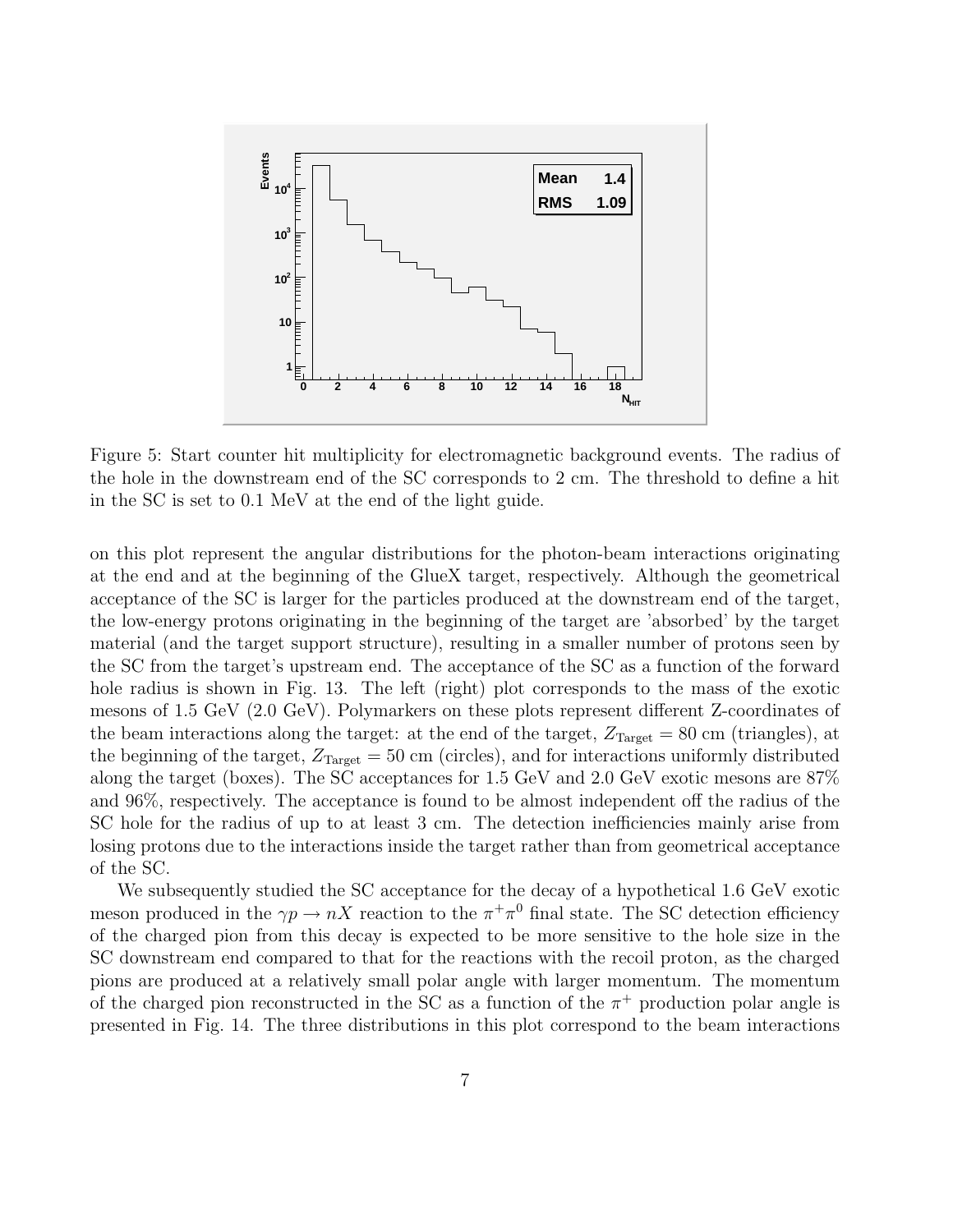

Figure 6: Hit occupancy in the start counter for electromagnetic background events.

at the beginning, end, and uniformly distributed along the target. The polar angle acceptance of the SC varies from 2° to 6° for the z-coordinate of the beam interactions in the target between 50 cm and 80 cm. The SC acceptance for the  $\pi^+$  meson as a function of the SC hole radius is shown in Fig. 15. The acceptances for the 1 cm and 2 cm radius holes and the beam interactions uniformly distributed along the target are found to be 87% and 95%, respectively. For the hole radius of 2 cm, the SC acceptance varies between 74% and 94% for the beam interactions produced at the upstream and downstream ends of the target.

## 6 Summary

We performed a Geant simulation of the start counter consisting of 40 scintillator paddles. The SC rate induced by the electromagnetic background and the acceptance for the typical exotic decays of interest were studied for various radii of the hole in the downstream end of the SC. The simulation results are as follows:

- The SC hit rates produced by the electromagnetic background constitute 350 kHz and 140 kHz for the hole radii of 1 cm and 2 cm, respectively. The corresponding rates of having at least on hit in the SC are 10.5 MHz and 3.7 MHz.
- The SC probabilities to detect at least one charged track in the event originating from the hadronic interactions of the beam photons with  $E_{\gamma} \geq 3$  GeV with the GlueX target were found to be about 99% for the hole radius smaller that 2 cm.
- The SC acceptance was studied for the typical exotic meson channels containing a single charged track in the final state. The SC geometrical acceptance for the recoil protons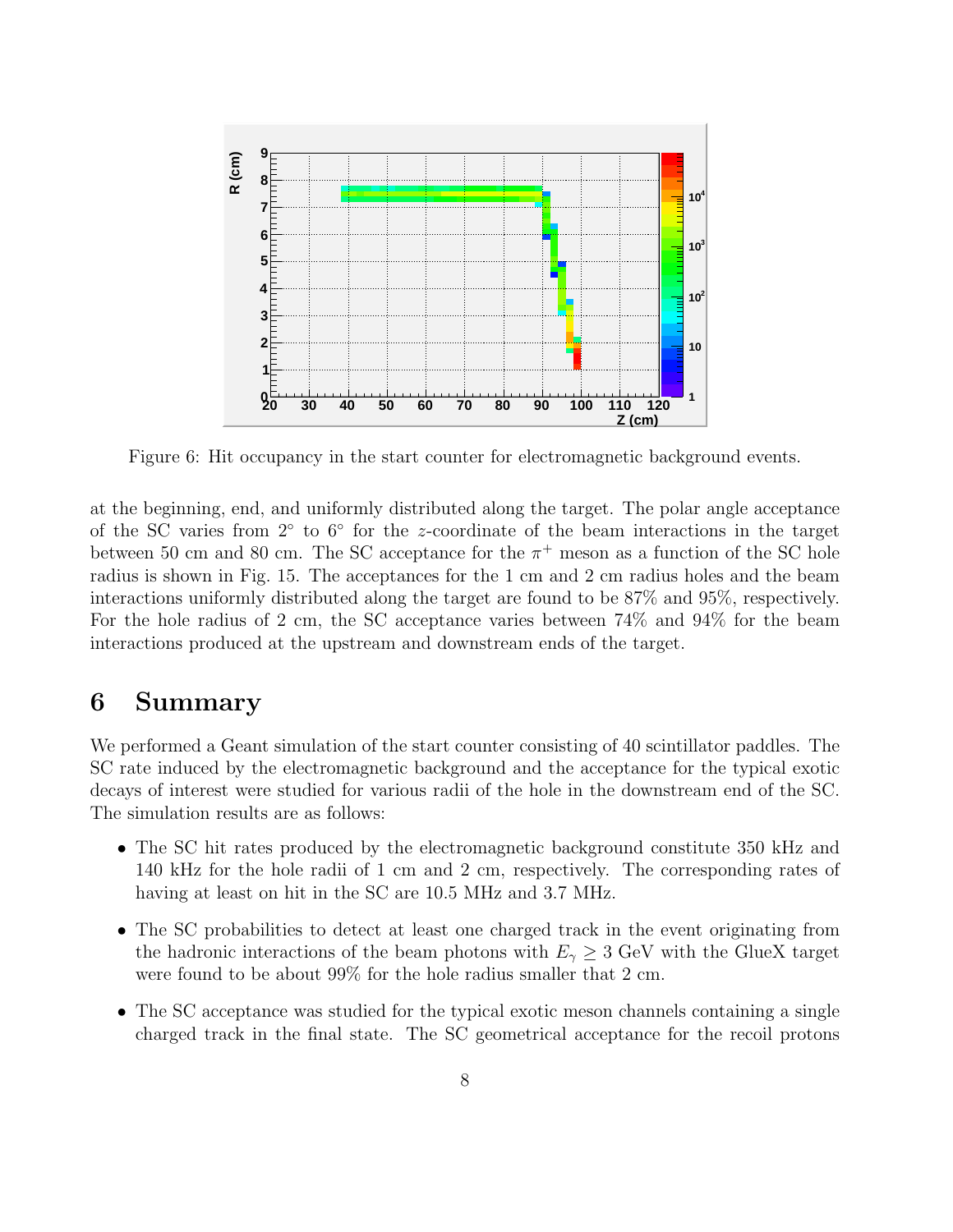

Figure 7: The SC paddle rate induced by the electromagnetic background. Polymarkers correspond to the different SC hole radii: 1 cm (circles), 2 cm (boxes), and 3 cm (triangles).

produced in the  $\gamma p \to p(\eta \pi^0 \pi^0)$  reaction was estimated for different masses of the exotic meson and was found to be close to 100%. The start counter acceptances for the charged pions produced in the  $\gamma p \to nX(1600)$ ,  $X \to \pi^+\pi^0$  reaction constitute 95% and 87% for the hole radii of 1 cm and 2 cm, respectively.

# References

- [1] W. U. Boeglin, Start Counter Update, GlueX-doc-1212.
- [2] bggen generator was provided by E. Chudakov, see \$HALLD HOME/src/programs/ Simulation/bggen/README file.
- [3] genr8 generator was provided by P. Eugenio, http://www-meg.phys.cmu.edu/halld/ halld\_notes/Note\_011/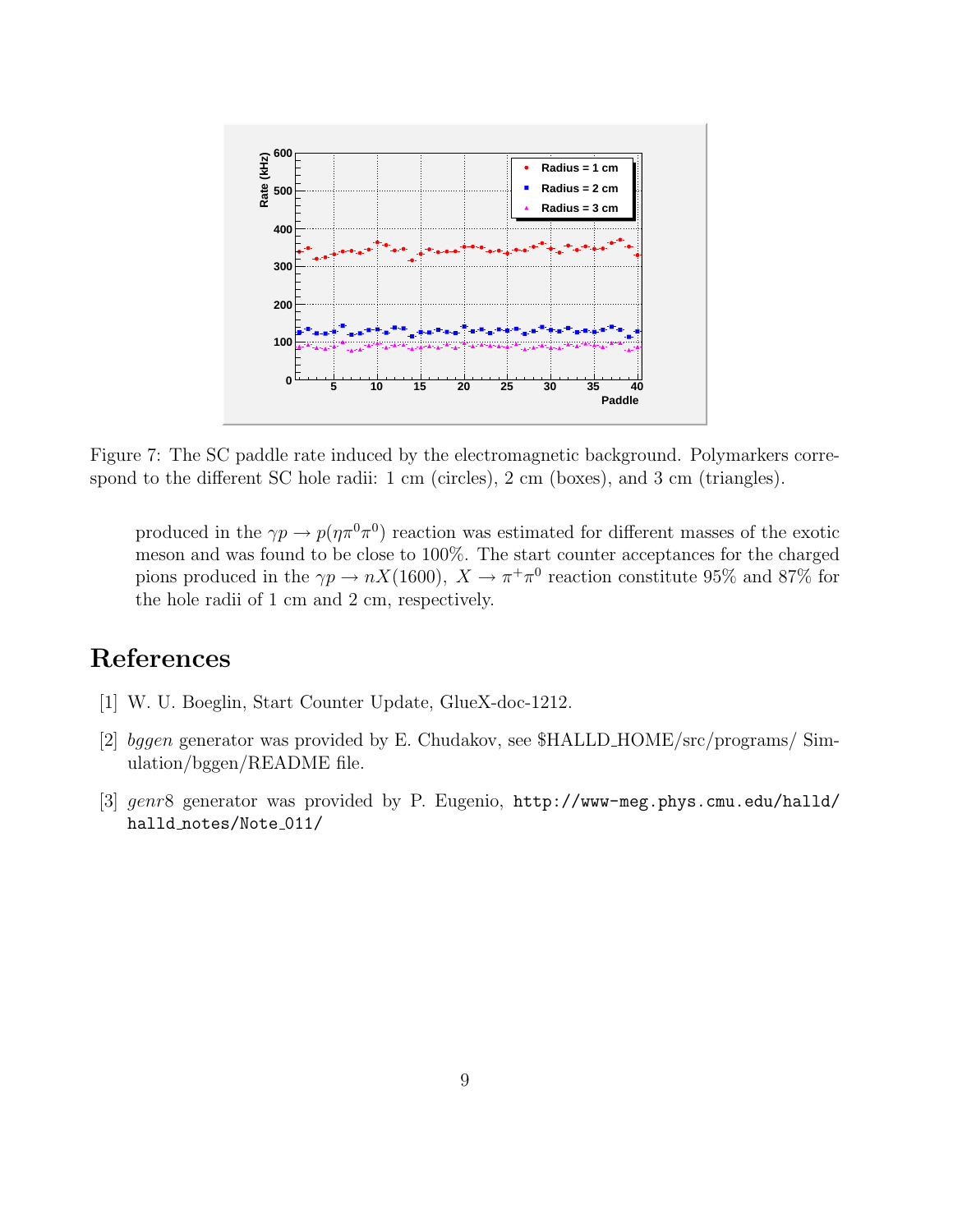

Figure 8: Energy deposited in the start counter by particles produced in hadronic interactions. The energy is computed at the end of the light guide assuming the light attenuation length of 150 cm. Arrow indicates the energy threshold of 0.1 MeV applied in the analysis.



Figure 9: The fraction of hadronic events with at least one hit in the start counter as a function of the photon-beam energy. The fraction is computed for the three radii of the SC hole in the forward direction: 1 cm (circles), 2 cm (boxes), and 3 cm (triangles).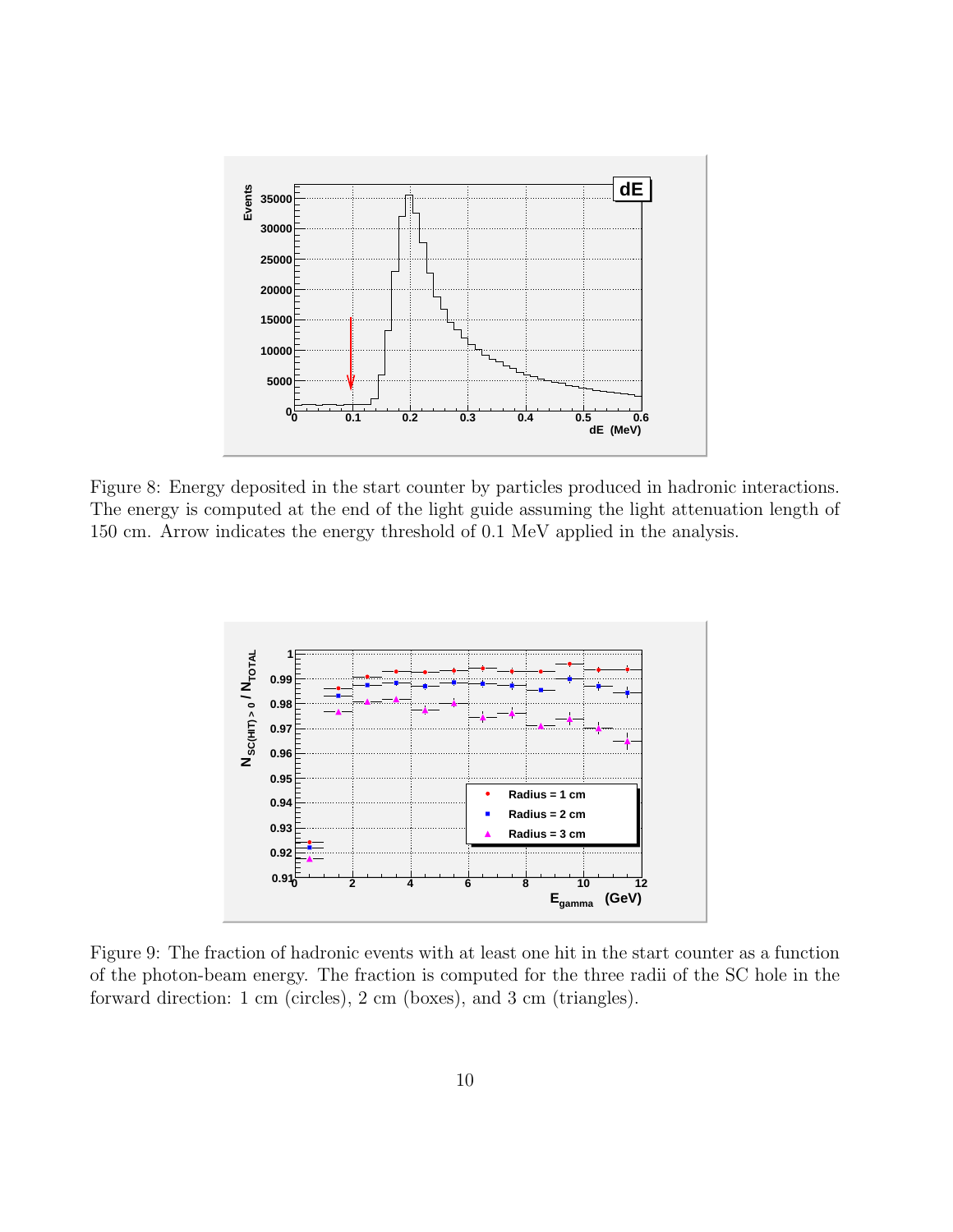

Figure 10: Average hit multiplicity in the start counter for events with hadronic interactions as a function of the photon-beam energy. The distribution corresponds to the SC hole radius of 2 cm.



Figure 11: Start counter hit multiplicity for events with hadronic interactions and the energy of the photon beam larger than 8 GeV. The histogram (polymarkers) corresponds to the SC hole radius of 1 cm  $(2 \text{ cm})$ .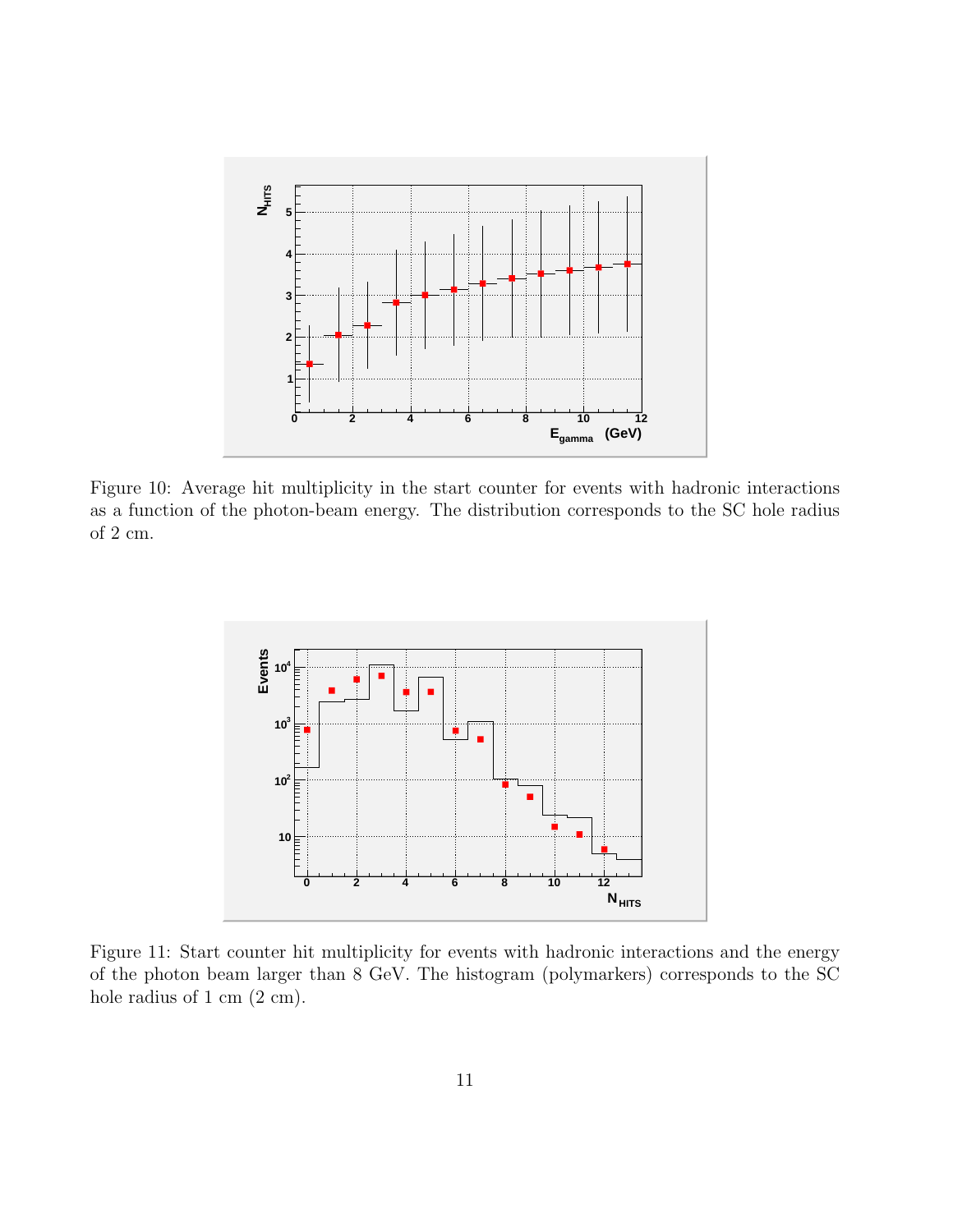

Figure 12: Momentum of the recoil protons originating in a  $\gamma p \to pX$ ,  $X \to \eta \pi^0 \pi^0$  reaction as a function of the proton production polar angle,  $\theta$  (left). The proton is required to have a hit in the SC. Distribution of the proton production polar angle,  $\theta$  (right). The solid curve represents all protons. The circles ( hatched histogram ) represent protons produced at the end (beginning) of the target and having a hit in the SC.



Figure 13: The SC efficiency for the detection of the recoil proton originating in a  $\gamma p \rightarrow$  $pX, X \to \eta \pi^0 \pi^0$  reaction as a function of the SC hole radius. The left (right) plot corresponds to the exotic meson mass of 1.5 GeV (2 GeV). Polymarkers represent different Z-coordinates of the  $\gamma p \to pX$  interactions in the target: at the end of the target,  $Z_{Target} = 80$  cm (triangles), at the beginning of the target,  $Z_{\text{Target}} = 50 \text{ cm}$  (circles), and uniformly distributed along the target (boxes).